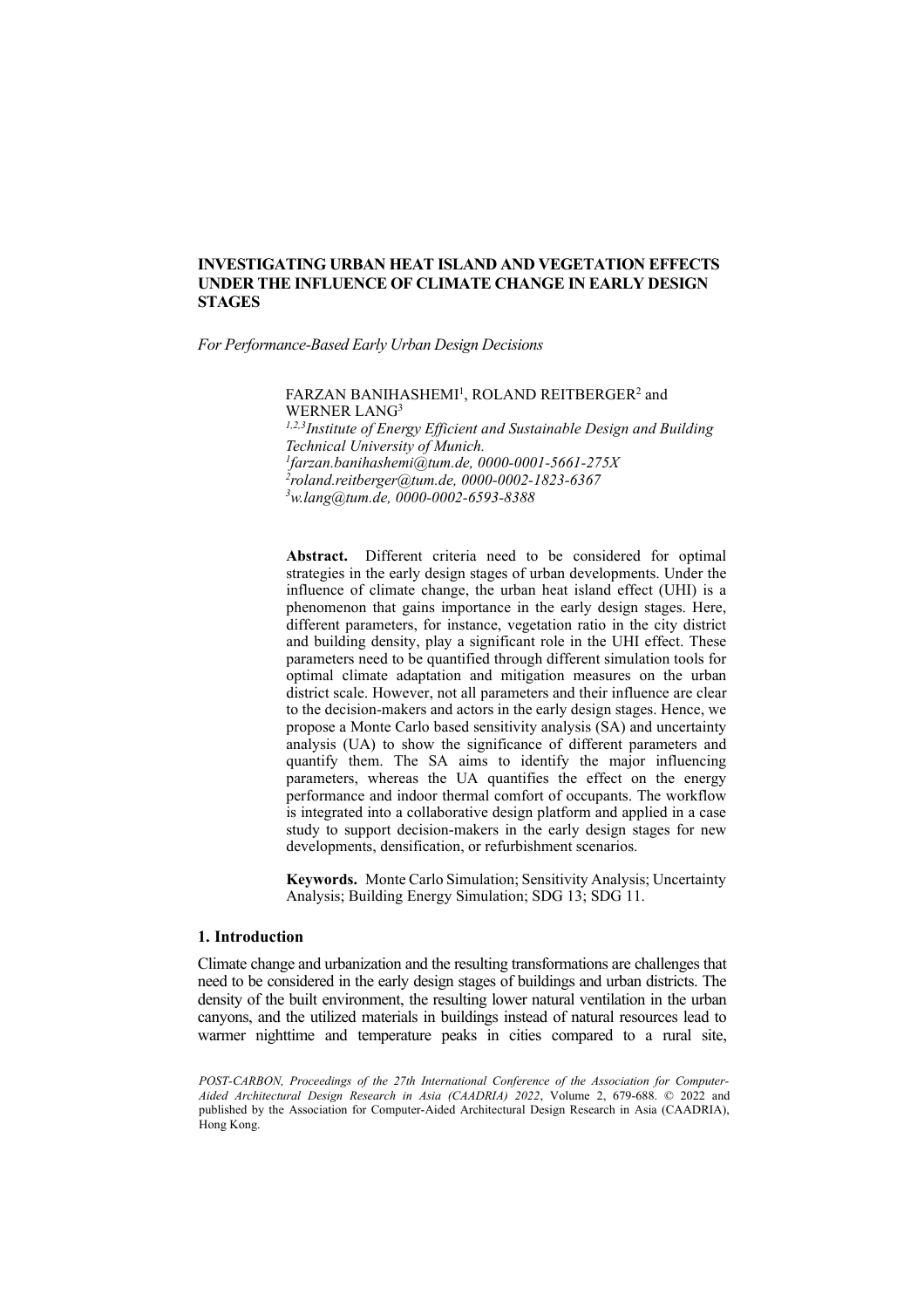acknowledged as the urban heat island effect (UHI) (Nakano et al., 2015).

Designing new urban districts, retrofitting, and densifying the current stock requires a holistic approach that assesses the environmental impacts over the whole life cycle of buildings. In the life cycle assessment (LCA) of buildings, the usage stage of buildings is usually considered over a time span of 50 years. During this period, the morphology of urban districts might change. Hence, climate change and UHI need to be considered to optimize not only the outdoor spaces of the buildings but also the energy demand and thermal comfort of the occupants. In the usage stage, a double-side effect between buildings and the surrounding environment is present. Therefore, optimization of the buildings is dependent on the decisions made on the whole district or neighbourhood. Consequently, a performance-based approach in early design stages should be considered to enable a holistic method. The holistic method would allow climate adaptation and mitigation (SDG 13) measures on a district scale and help in developing sustainable cities and communities (SDG 11).

The influence of urban heat island (UHI) effect and climate change on the performance of buildings have been addressed by previous research in this field (Nakano et al., 2015). Adaptation measures from building to district level can reduce the impact of the changing climate and UHI on the occupants and the energy performance of buildings. This impact can be quantified through coupling building energy simulation (BES) and climate model tools.

Different climate model tools exist, which differ in their temporal and spatial resolution, and computational complexity. These climate models can be grouped into microscale and mesoscale tools. An obstruction in the early design stages is that detailed information is not available. For instance, the microclimate model tool Envimet (Bruse et al., 1998) requires detailed information about the green infrastructure and the buildings. Furthermore, the tool is computationally time demanding. The output of the simulation results is limited to a small grid in a neighbourhood and the temporal resolution is not sufficient for an annual BES. Hence, the temporal resolution and computational costs limit its usability in BES.

Urban Weather Generator (UWG) is a physics-based climate simulation tool with low computational expense (Bueno et al., 2013) that requires limited input from the user. The performance of UWG is comparable to more computationally expensive mesoscale models (Nakano et al., 2015), and the tool can capture seasonal effects of the UHI phenomena (Bande et al., 2019). A workflow of integrating UWG in the urban modelling interface (umi) (Reinhart et al., 2013) was introduced in (Nakano et al., 2015). A sensitivity analysis was performed to identify the key parameters influencing UHI, energy performance, and thermal comfort under the influence of climate change. It was shown that the sensitivity of the parameters is case-specific and dependent on the investigated climate locations (Nakano et al., 2015). In another research paper, the authors performed a global sensitivity analysis based on Monte Carlo techniques on different input parameters to identify the significant ones for the case of Abu Dhabi (Mao et al., 2017). Hence, a general approach for different case studies and climate zones is required in the early design stages.

In this paper, we build upon previous research and introduce an iterative approach to support decision-makers in the early design stages. The approach and method are integrated into the Collaborative Design Platform (CDP) (Schubert, 2021) as a plugin,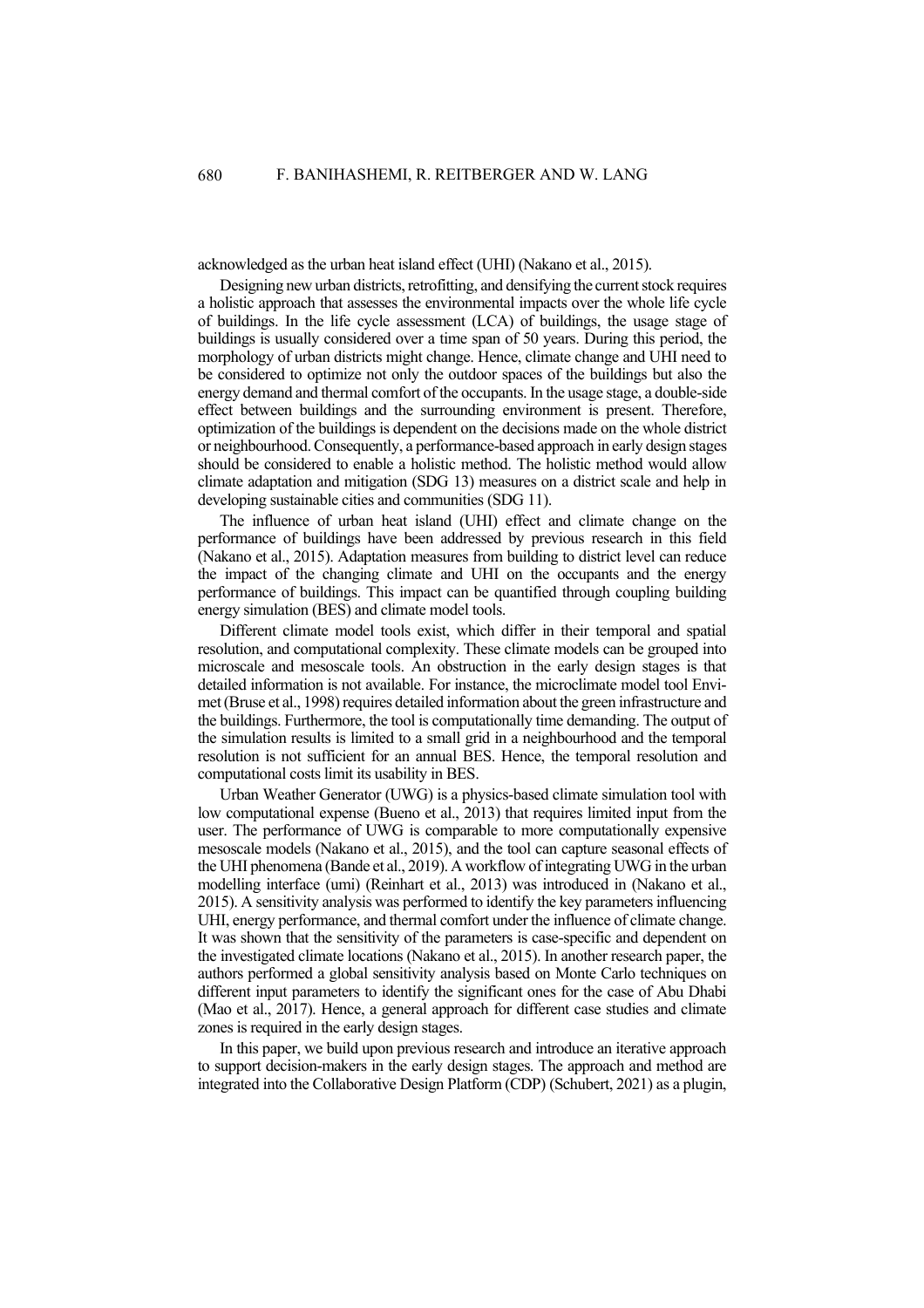which is described in section 2. As proof of concept, we deployed our method in a case study in Kempten, Germany. Section 3 demonstrates the case study and its boundary conditions for an urban densification project in the early design stages. One iteration of the workflow is demonstrated in the case study with the results shown in section 4. Finally, the discussion and conclusions drawn are summarized in sections 5 and 6, respectively.

## **2. Method**

The method in this paper is an iterative approach that assists the decision-makers in the early design stages. It is based on a global uncertainty and sensitivity analysis to aid urban planners, energy analysts, architects, and other decision-makers. The approach enables the identification of significant input parameters influencing the energy performance and indoor thermal comfort through sensitivity analysis (SA). Furthermore, the uncertainty analysis (UA) helps to recognise the potential of optimizing/defining the mentioned input parameters. The SA and UA in this work are performed by a Monte Carlo based technique and aims to aid the decision-makers to focus on specific parameters to improve the design decision and to retrieve more robust results. Through the combined SA and UA the decision-makers get feedback on the CDP in each design iteration, which enables them to define relevant parameters, and enhance the urban design. The readers are referred to (Schubert, 2021) for detailed information on the CDP.



*Figure 1: The Monte Carlo based sensitivity and uncertainty analysis* 

The different steps of the iterative method are summarized in Figure 1. In the first step, UWG parameters (p) that need to be investigated can be either set manually by the CDP user or general parameters are selected. In the next step, a sample matrix is generated through random sampling of the parameters in a pre-defined range. The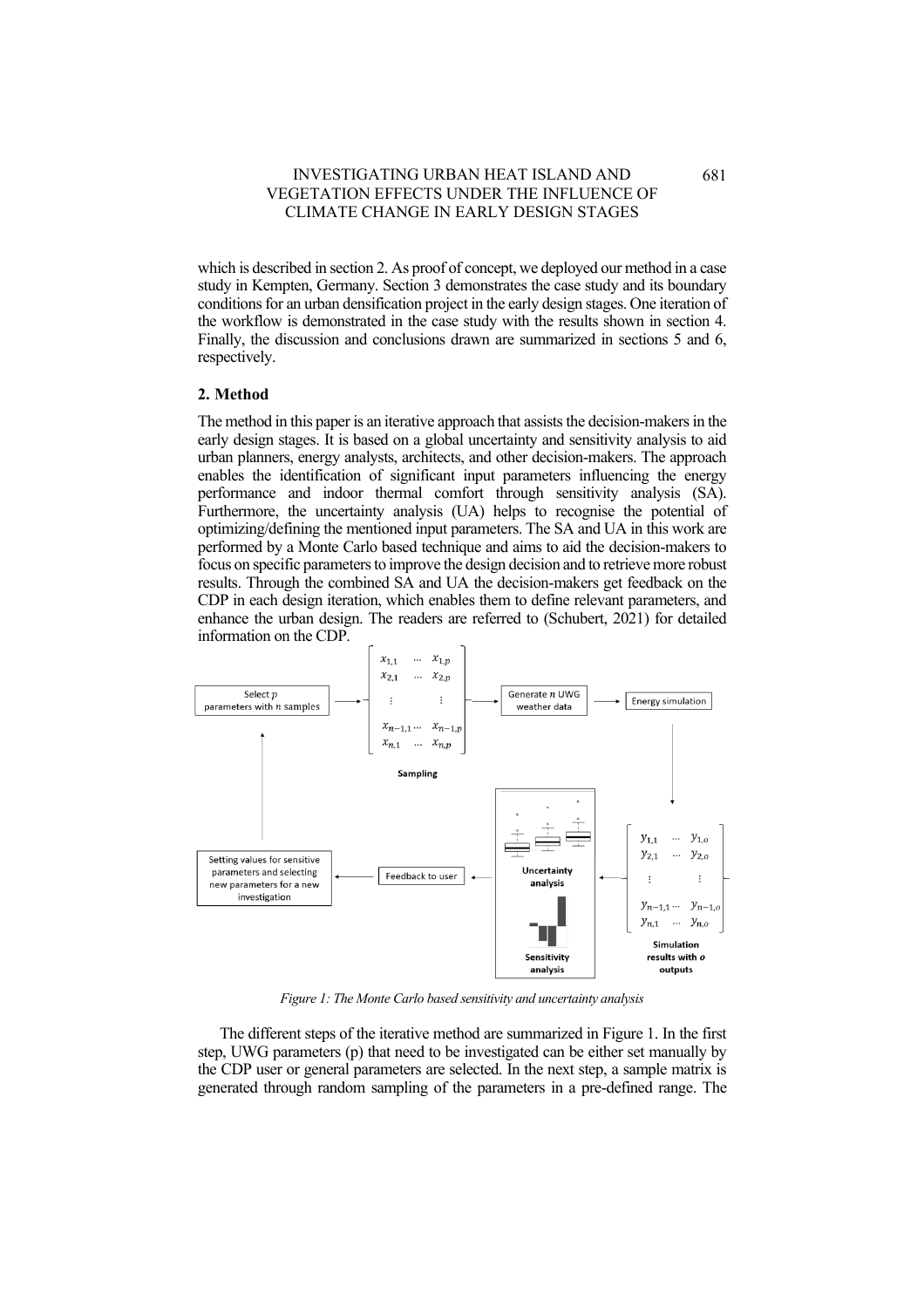sampling in this paper is performed through quasi-random samples generated through Sobol's algorithm (Sobol and Levitan, 1999). The matrix size is the multiplication of the number of samples (n) and the number of parameters (p). Through the sampled parameters n weather data is morphed for the investigated urban district. The simulations and generation of the morphed weather data are performed through UWG Python Application Programming Interface (API) which is part of Ladybug tools (Ladybug Tools, 2021). The UWG tool is also implemented in practical component based tools (e.g. Dragonfly (Ladybug Tools, 2021)) but for the results of this paper the original code was utilized to enable multiprocessing through the Python API. The simulated weather data are used in a building energy model (BEM) in Honeybee (Sadeghipour and Pak, 2013). The outputs from the BEM simulation build the basis for the UA and SA. In the proposed method, different output parameters (o) can be investigated. Furthermore, the UHI calculated by the morphed weather data can also be utilized for the SA and UA, which is out of the scope of this study. Through the results, the decision-makers can define values for the sensitive parameters and iterate the process with more detailed parameters.

#### **3. Case study**

The approach is investigated in a current urban district in Kempten, Germany. The district is planned to undergo densification and refurbishment of the current stock. The proposed approach aims to aid decision-makers in integrating microclimate performance into their design process. For the BEM simulations, Ladybug with Energy Plus backend was utilized. One of the current buildings was modelled for the investigation. Surrounding buildings and shadowing effects were excluded, as the procedure aims to only investigate the influence of the morphed weather data on the energy performance and quantify the uncertainties. The BEM is a multi-zone model and its geometry is illustrated in Figure 2. Three different constructions were analysed in our investigation, which are based on German standards GEG, KfW 55, and KfW 40. The U-values of the standards are summarized in Table 1. The output of the simulations is the net cooling and heating demand and overheating degree hours. As the investigated building is a multi-zone model, the zone with the highest overheating degree hours was selected for the results. The simulation boundaries were set based on the (DIN V 18599-10:2018-09, 2018) standard.

General urban parameters were selected for the UWG simulation. The selected parameters and the corresponding mean and standard deviation (std) are summarized in Table 2, the more detailed description of the variables is available in (Ladybug Tools, 2021). The broad range of the parameters aims to give the decision-makers feedback in the first design iteration. The sample size (n) for the input parameters was set to 100 based on previous research on Monte Carlo techniques in building simulations (Macdonald, 2009).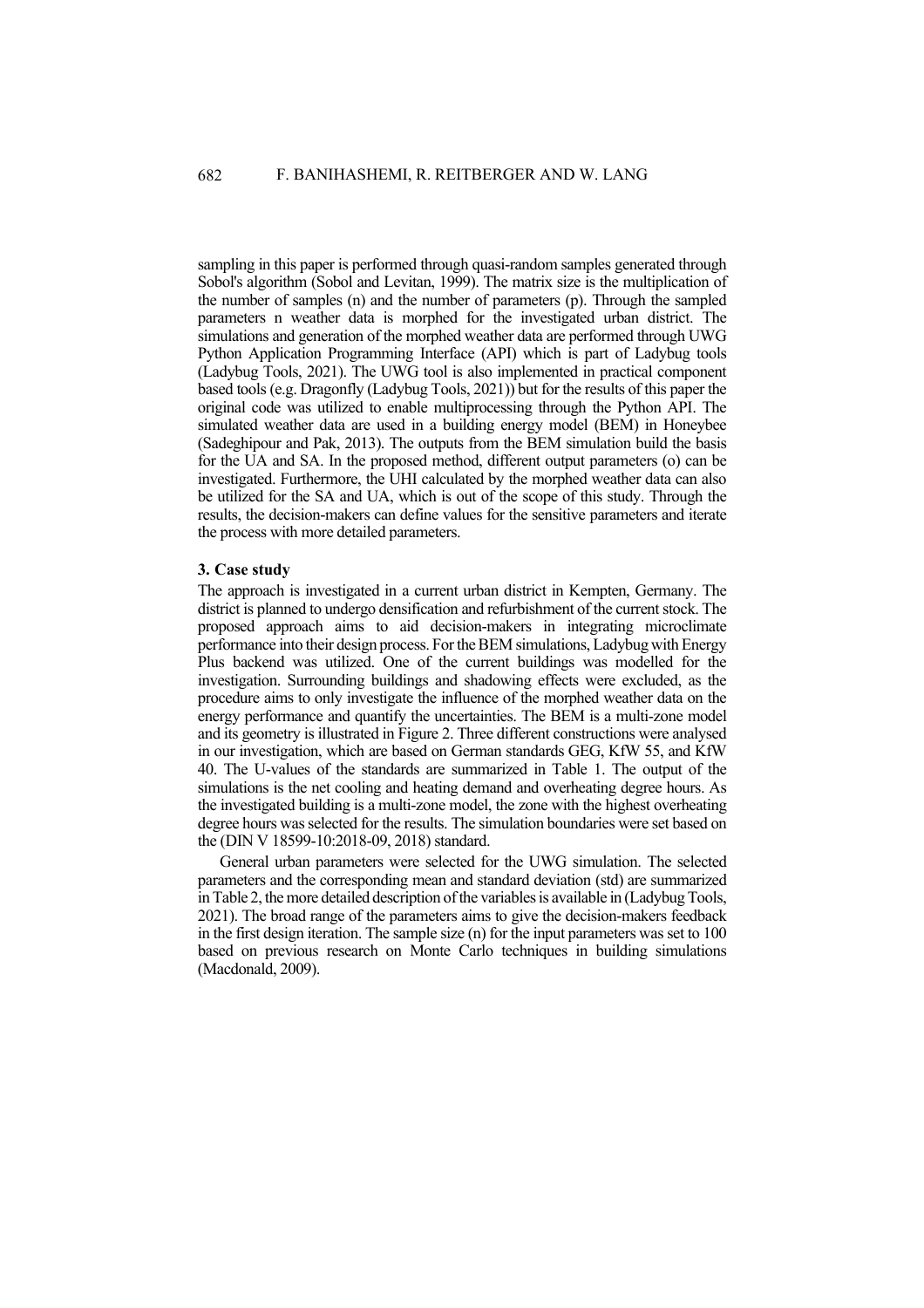

*Figure 2: Investigated BEM located in Kempten, Germany*

| Energy standard | Base<br>W/m2k1 | Wall<br>W/m2k1 | Roof<br>W/m2k1 | Window<br>W/m2k1 |
|-----------------|----------------|----------------|----------------|------------------|
| GEG             | 0.3            | 0.24           | 0.20           | 1.10             |
| KfW 55          | 0.25           | 0.20           | 0.14           | 0.90             |
| KfW 40          | ) 19           | በ 15           |                | 0.70             |

Table 1: Investigated energy standards and the corresponding surface U-values. The solar heat gain coefficient (SHGC) is set to 0.85 for all the investigated standards

÷,

| Property   | Description                                        | Mean  | Std  |
|------------|----------------------------------------------------|-------|------|
| blddensity | Building<br>footprint<br>to urban<br>area<br>ratio | 0.30  | 0.23 |
| treecover  | Tree coverage to urban area ratio                  | 0.30  | 0.23 |
| grasscover | Grass coverage to urban area ratio                 | 0.30  | 0.23 |
| albwall    | Building albedo                                    | 0.50  | 0.23 |
| glzr       | Glazing ratio                                      | 0.50  | 0.23 |
| vegroof    | Roof vegetation coverage                           | 0.50  | 0.23 |
| albroof    | Roof albedo                                        | 0.50  | 0.23 |
| lattree    | Fraction of latent heat absorbed by<br>urban trees | 0.50  | 0.23 |
| latgrss    | Fraction of latent heat absorbed by<br>urban grass | 0.50  | 0.23 |
| albveg     | Vegetation albedo                                  | 0.50  | 0.23 |
| vertohor   | Façade to urban site ratio                         | 0.50  | 0.23 |
| bldheight  | Average building height [m]                        | 17.50 | 7.20 |

Table 2: Investigated UWG input parameters (Ladybug Tools, 2021) and their mean, standard deviation after Sobol's sampling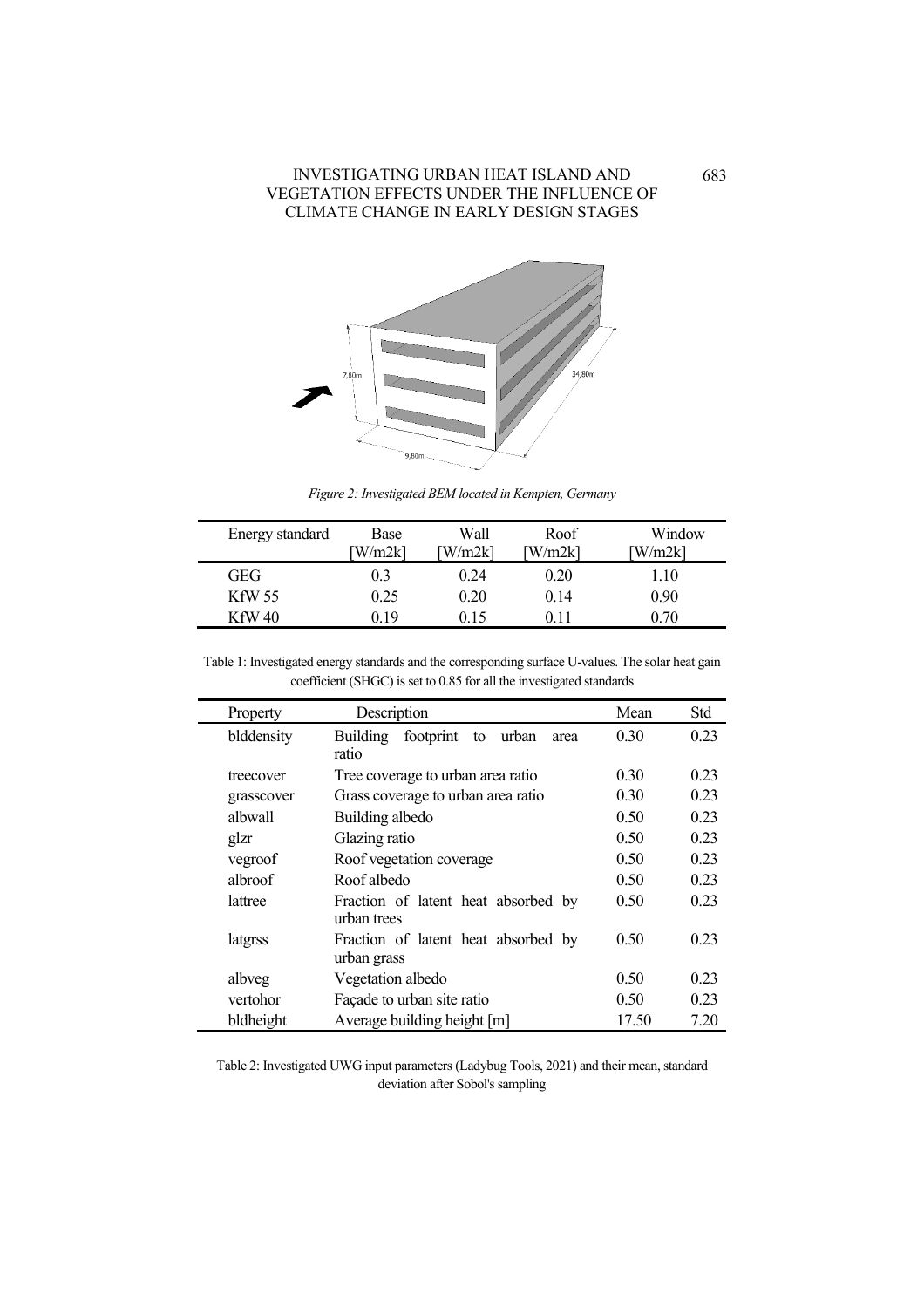The rural climate data were generated through the Meteonorm software (Remund et al., 2020). The moderate scenario Representative Concentration Pathway (RCP) 4.5 was selected for the two climate years 2020 and 2070. The selection of the climate years is based on the building's Reference Service Life (RSL) of the usage stage. The rural climate for Kempten builds the basis for generating the morphed weather data through UWG.

### **4. Results**

### 4.1. UNCERTAINTY ANALYSIS

The simulation results for net heating and cooling demand, and overheating degree hours of the three construction standards are summarized in Figure 3 for the two years of 2020, and 2070. The uncertainty of the results is due to the 100 generated weather data through UWG. The simulation results demonstrate that the heating demand, and overheating degree hours as an index for thermal comfort are more robust to the generated weather data compared to cooling demand in our investigation. Furthermore, through only adapting higher energy standards the results do not get more robust. This shows the high impact of the microclimate situation on the investigated building.



*Figure 3. Net heating and cooling demand, and overheating degree hours of the three energy standards in the year 2020 and 2070*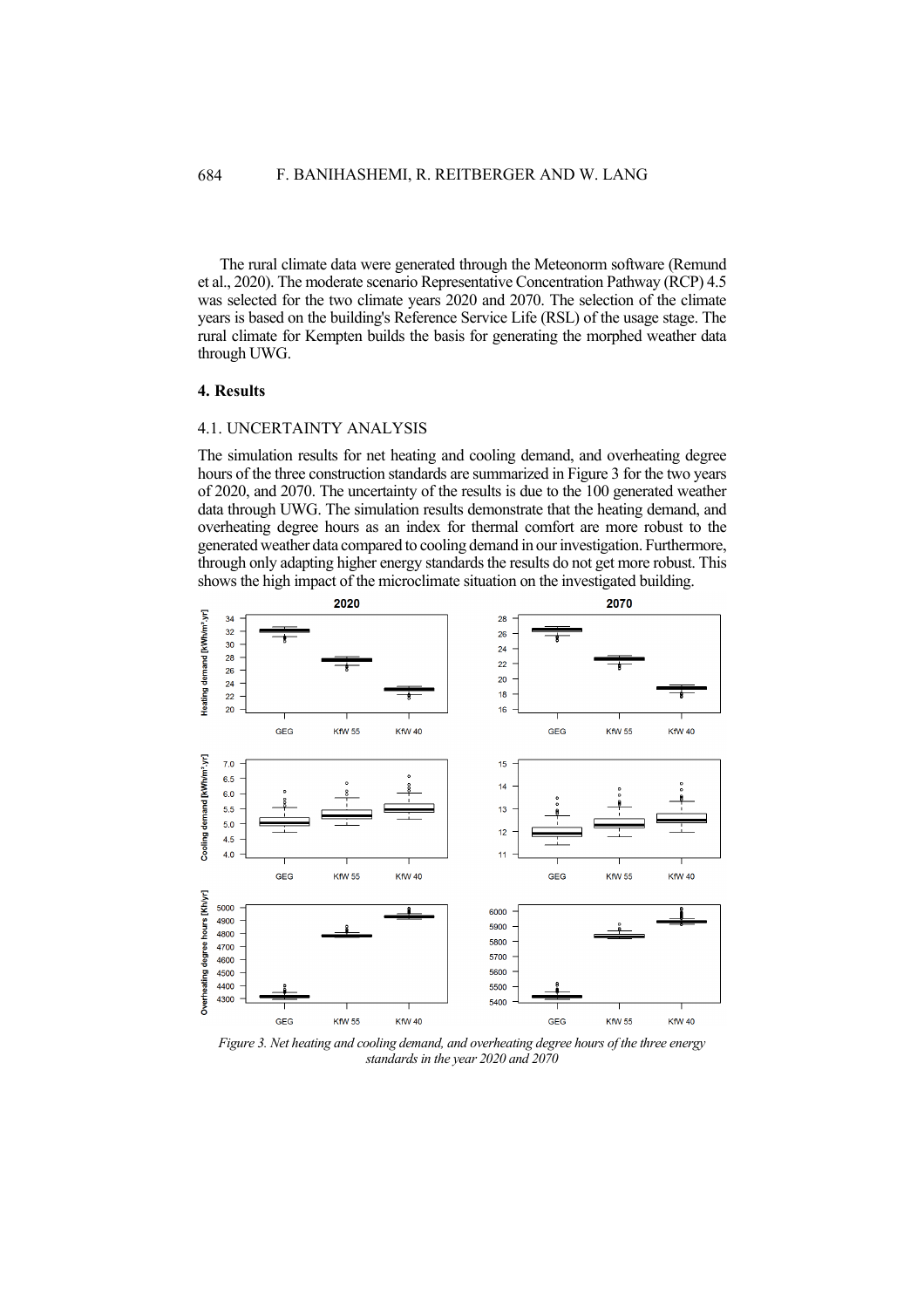Comparing the simulations of the year 2020 and 2070 shows that the heating demand of the building will decrease due to climate change. However, the increase of the potential cooling demand especially in higher energy standards shows the requirement for climate adaptation measures.

#### 4.2. SENSITIVITY ANALYSIS

Based on the results of the uncertainty analysis we investigated the sensitivity of the UWG input parameters on the cooling demand of the building. The selection of the SA technique is crucial, and the method should be selected carefully. Our investigation analysed correlation-based SA through Spearman's rank correlation coefficient (Spearman's rho) utilizing the Sensitivity package in R (Iooss et al., 2021). The sensitivity analysis was performed for both investigated years and the results are demonstrated in Figure 4. The SA shows that the building density in the urban district has the highest positive correlation to cooling demand in both years. This means that higher densities lead to an increase in the potential cooling demand due to the UHI effect. Tree and grass coverage decrease this negative impact on the cooling demand. The findings that these parameters have a significant influence on the cooling demand are consistent with previous research (Nakano et al., 2015).



*Figure 4. Sensitivity of different input parameters of UWG on the net cooling demand in the year 2020 and 2070 based on Spearman's rank correlation coefficient (Spearman's rho)*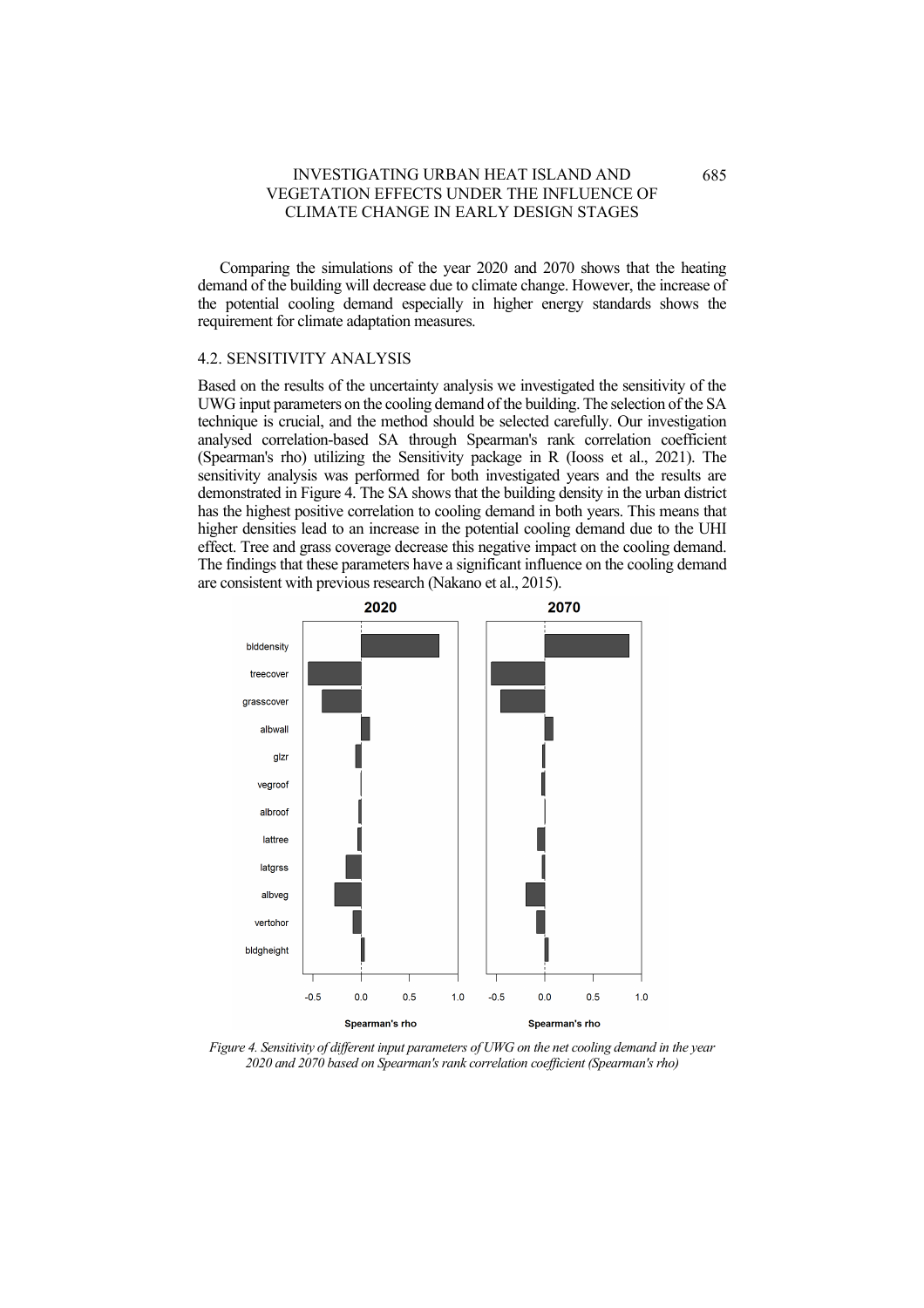Comparing the SA for the climate years 2020 and 2070 demonstrates that the major sensitive parameters were consistent. The other input parameters investigated through the SA need to be reconsidered after defining the significant ones. As the SA coefficients are smaller compared to the three major ones. In this step, the decisionmakers get feedback on these parameters on the CDP. After defining concrete values for the significant parameters, the process of UA/SA with other more detailed parameters should be iterated.

#### **5. Discussion**

The application of the method in the case study showed the significant influence of the microclimate on the energy performance of the building, especially the potential net cooling demand. The majority of residential buildings in Germany are not equipped with active cooling systems. Hence, climate adaptation measures both on the building itself and its surrounding should be considered to avoid the requirement for a mechanical cooling system. This requires a holistic approach considering both the building and its surroundings. Consequently, an optimization based on the energy performance of the building, indoor and outdoor comfort should be carried out to find the best fitting solution.

The results demonstrated that in a first iteration of the method building density, tree and grass coverage of the urban district had the highest sensitivity regarding the cooling demand. However, the effects are just based on the morphed UWG weather data. The limitation of our work is that the shadowing effect of higher building density or tree coverage on the energy performance of the BEM was not investigated. Furthermore, a more detailed investigation is required that allows parameter changes both in UWG and BEM. For instance, changing the albedo value of the buildings requires modification in both the BEM and UWG models. Another limitation of our approach is that the consideration of evapotranspiration effects in UWG is limited to the outside temperature. This could be adressed by using the recently developed Vertical City Weather Generator (VCWG) (Moradi et al., 2022). The same approach can be utilized by the VCWG tool to get more robust results considering the evapotranspiration effects.

#### **6. Conclusion and future work**

In this paper, we introduced a workflow for investigating the influence of different building and outdoor parameters on the energy performance and indoor comfort of buildings in the early design stages of urban districts through a Monte Carlo based SA and UA. The methodology was tested on a case study in Kempten, Germany. The results showed the importance of building density and green infrastructure in the first iteration of the design.

This study aimed to implement the insights and the approach in CDP. The microclimate simulations through UWG are not computationally expensive. However, the interdependence on building energy simulation and the UWG computation hinders real-time feedback to the decision-makers on the CDP. For future work, we aim to train a surrogate or meta-model of the BEM based on the microclimatic insights to deliver real-time simulation results. The meta-model will be based on different building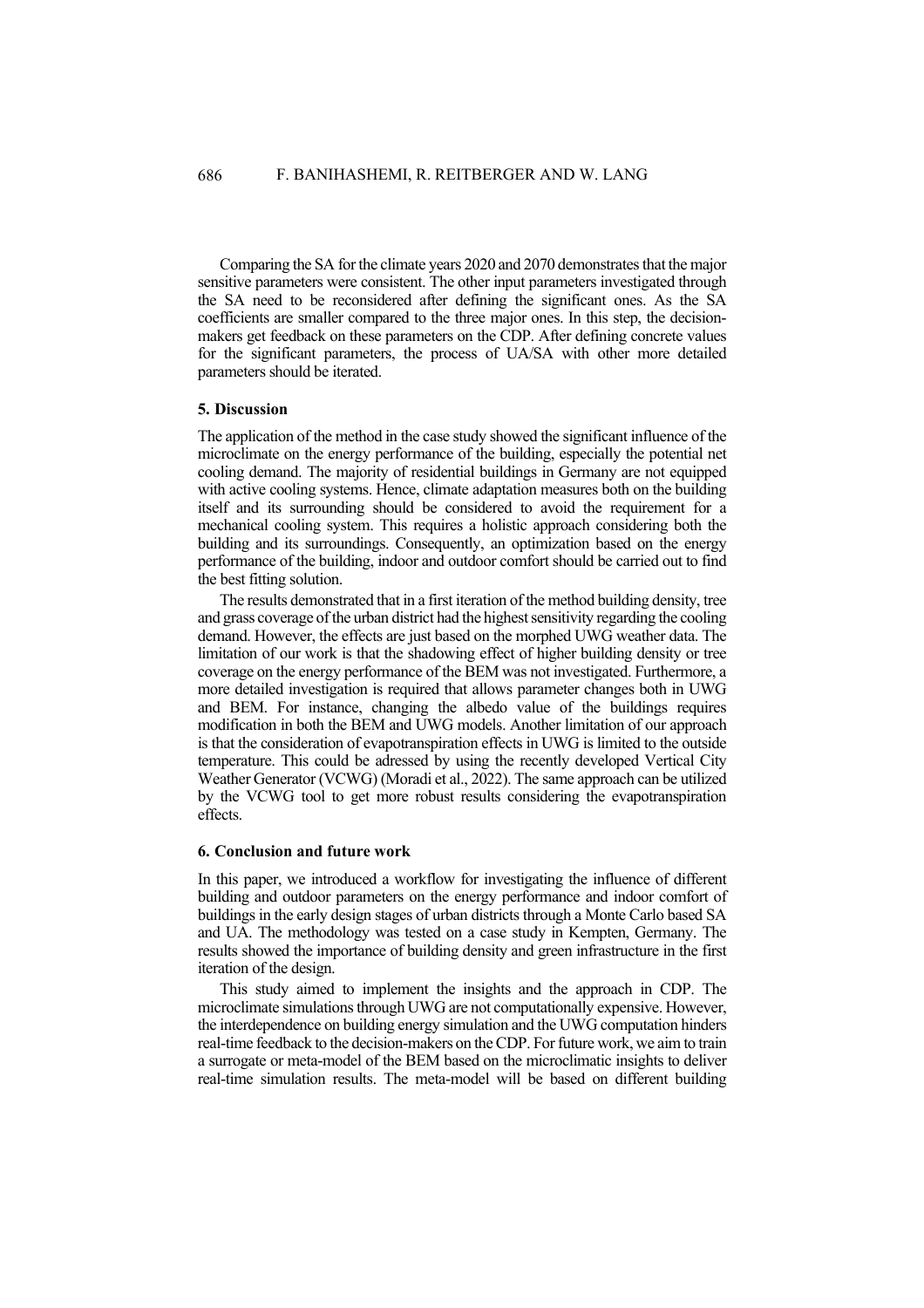parameters and variables from the surrounding environment. With this approach, a coupled simulation of building and the microclimate should be feasible.

### **Acknowledgements**

This work was carried out within the research project 'Densification in the Context of Climate Change', funded by Bavarian State Ministry of the Environment and Consumer Protection (StMUV) and the TUM Centre for Urban Ecology and Climate Adaptation (ZSK).

### **References**

- Bande, L., Afshari, A., Al Masri, D., Jha, M., Norford, L., Tsoupos, A., Marpu, P., Pasha, Y., Armstrong, P. (2019). Validation of UWG and ENVI-met models in an Abu Dhabi District, based on site measurements. *Sustainability,* 11(16), 4378. [https://doi.org/10.3390/su11164378.](https://doi.org/10.3390/su11164378)
- Bueno, B., Norford, L., Hidalgo, J., Pigeon, G. (2013). The urban weather generator. *Journal of Building Performance Simulation,* 6(4), 269-281.

[https://doi.org/10.1080/19401493.2012.718797.](https://doi.org/10.1080/19401493.2012.718797)

- Bruse, M., & Fleer, H. (1998). Simulating surface- plant-air interactions inside urban environments with a three dimensional numerical model. *Environmental Modelling & Software*, 13(3/4), 373–384. https://doi.org/10.1016/S1364-8152(98)00042-5.
- DIN V 18599-10:2018-09 (2018). *Calculation of the net, final and primary energy demand for heating, cooling, ventilation, domestic hot water and lighting –Part 10: Boundary conditions of use, climatic data*[. https://dx.doi.org/10.31030/2874317.](https://dx.doi.org/10.31030/2874317)
- Iooss, B. et al. (2021, December 20). *sensitivity: Global Sensitivity Analysis of Model Outputs*. Retrieved December 20, 2021, [https://CRAN.R-project.org/package=sensitivity.](https://cran.r-project.org/package=sensitivity)
- Ladybug Tools (2021, December 20). *uwg's documentation.* Retrieved December 20, 2021, from https://www.ladybug.tools/uwg/docs/.

Macdonald, I.A. (2009). Comparison of sampling techniques on the performance of Monte Carlo based sensitivity analysis. In *11th Conference of International Building Performance Simulation Association, BS2009* (pp. 992-999).

- Mao, J., Yang, J.H., Afshari, A., Norford, L.K. (2017). Global sensitivity analysis of an urban microclimate system under uncertainty: Design and case study. B*uilding and Environment,* 124, 153-170. [https://doi.org/10.1016/j.buildenv.2017.08.011.](https://doi.org/10.1016/j.buildenv.2017.08.011)
- Moradi, M., Krayenhoff, E.S., Aliabadi, A.A. (2022). A comprehensive indoor–outdoor urban climate model with hydrology: The Vertical City Weather Generator (VCWG v2.0.0). B*uilding and Environment,* 207 Part B, 108406. https://doi.org/10.1016/j.buildenv.2021.108406.
- Nakano, A., Bueno, B., Norford, L., Reinhart, C. F. (2015). Urban weather generator a novel workflow for integrating urban heat island effect within urban design process. In *14th Conference of International Building Performance Simulation Association, BS2015* (pp. 1901-1908).
- Reinhart, C., Dogan, T., Jakubiec, J., Rakha, T., & Sang, A. (2013). UMI An urban simulation environment for building energy use, daylighting and walkability. In *13th Conference of International Building Performance Simulation Association, BS2013* (pp. 476-483).
- Remund, J., Müller, S., Schmutz, M., Graf, P. (2020). Meteonorm Version 8. In *37th European Photovoltaic Solar Energy Conference and Exhibition, EU PVSEC 2020* (pp. 1466-1467).